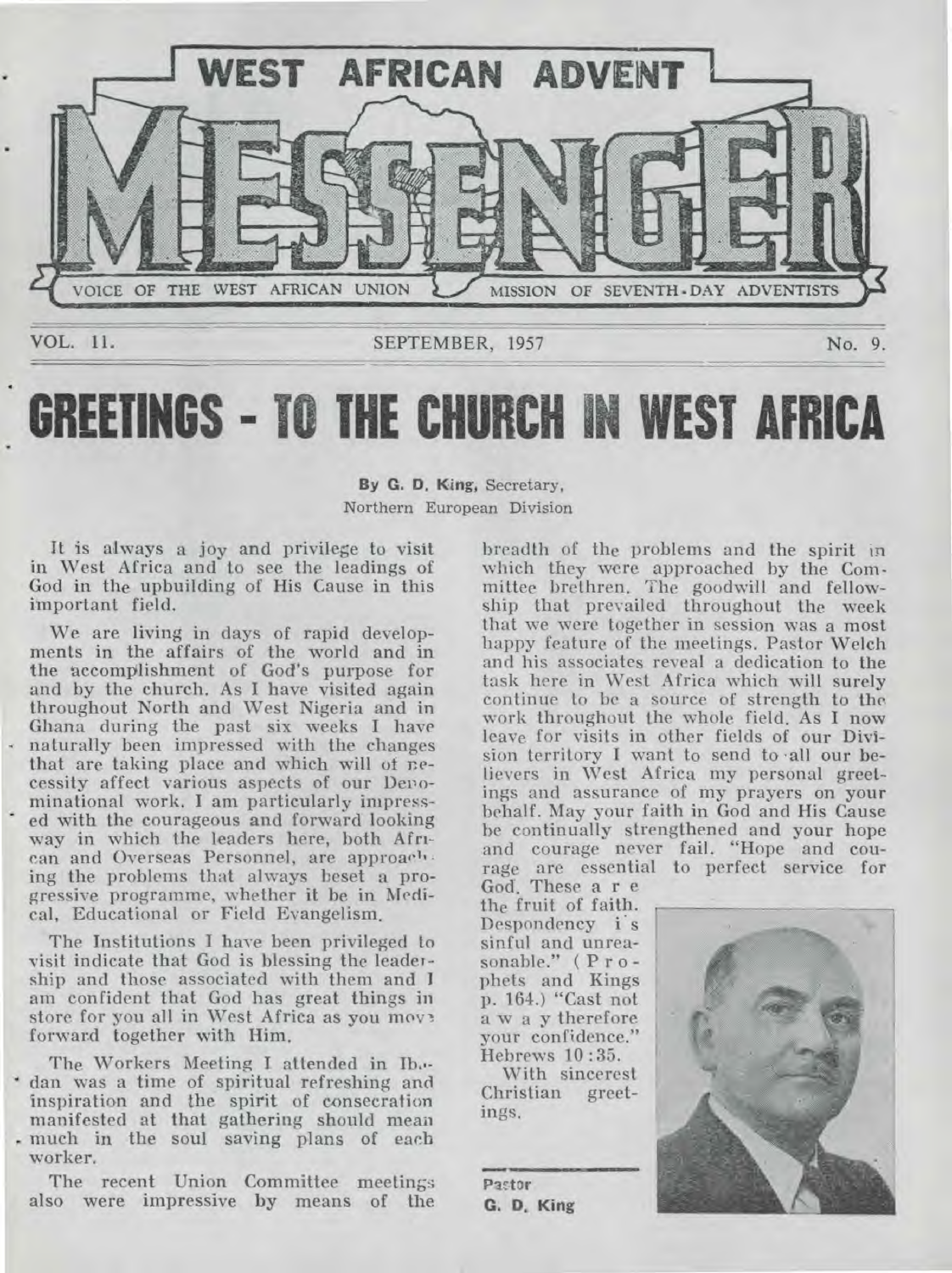# **A Statement Regarding Seventh-day Adventists and Politics**

*Editor's note:* For some time there has been a call for a statement as to what attitude Seventh-day Adventists should take in regard to political activity. The emergence of a spirit of nationalism and the consequent development of new nations in West Africa have raised questions in the minds of some of our people. The following statement is a resolution passed at the time of the full West African Union Mission Executive Committee held at Accra July 16 to 23. It will be noted that the statement deals first with the situation as regards the laymembers of the church and then proceeds to lay down principles to guide fhe worker who is in the employment of the church.

#### **Resolution**

*Whereas* the Scripture teaches that we are to" . . . render unto Ceasar the things that are Ceasar's, and to God the things that are God's," Mark 12 :17, and "Let every soul be subject unto the higher powers. . . . Romans 13 :1. Seventh-day Adventists hold that every Christian has an obligation to he a good loyal citizen of his community and of his nation, faithfully obeying the :laws of the land and contributing by his influence and his means to the welfare of the community and state. He will recognize however that he is also a citizen of the kingdom of God, and that where there may be a conflict of claims that his duty to God (the highest power) takes priority over all other claims as is indicated by the words of Acts 5 :29 "We ought to obey God rather than men."

In accordance with these principles the church urges all its members to conduct themselves as exemplary .citizens of their community, paying their taxes and obeying its laws in as far as they do not conflict with the laws of God. Whether to vote or 'refrain from voting is a matter of individual conscience to be determined by the nature of the issue. The right of each member to hold opinions concerning political matters and to express these opinions in n peaceable and proper way is respected by the church. The church does however recognize that the aligning of one's self with

partisan politics may weaken the witness of the one so doing as he endeavours to win souls for Christ, and although it does not legislate concerning this matter as far as lay members are concerned it does strongly advise every member to use great caution to avoid becoming involved in such activities as may weaken his opportunity 'to proclaim the Bible Message for this generation. It is of course understood that a member must avoid any activity that involves physical violence, rioting, dishonesty or other transgression of the law of God. Certainly the Seventh-day Adventist will (not partake of any form of political activity which causes him to desecrate the sacred hours of the Sabbath.

The case of our ministers and teachers, and indeed of all regularly employed Mission workers, is quite different.

It is a widely accepted political principle that the nature of their employment prevents some men from actively participating in politics. It has always been the mind of our Church that its representatives suffer this same disability. A man or woman whose primary objective is to seek the salvation of *all* men cannot permit himself to participate in any practice, or to form any association which will certainly separate him from many other men and women and so render more difficult the carrying out of his God-appointed task.

Politics is a full-time occupation lwhen actively pursued. And so is the work of God. It therefore becomes an obligation upon every Mission worker who is urged to en- 'ter politics to choose which of the two activities he will pursue. In the case of the ordained minister he will have to consider his answer to God if he chooses to devote himself to the work for which he was not ordained. It is Jesus his Lord and Master who says: "No man can serve two masters. . . ." Matthew 6 :24.

The Church therefore calls upon *all* its agents to use all their time and talents in carrying out the single task to which God • has called them and to which they have accepted appointment. "Choose ye this day 'whom ye will serve . . ."Joshua 24 :15.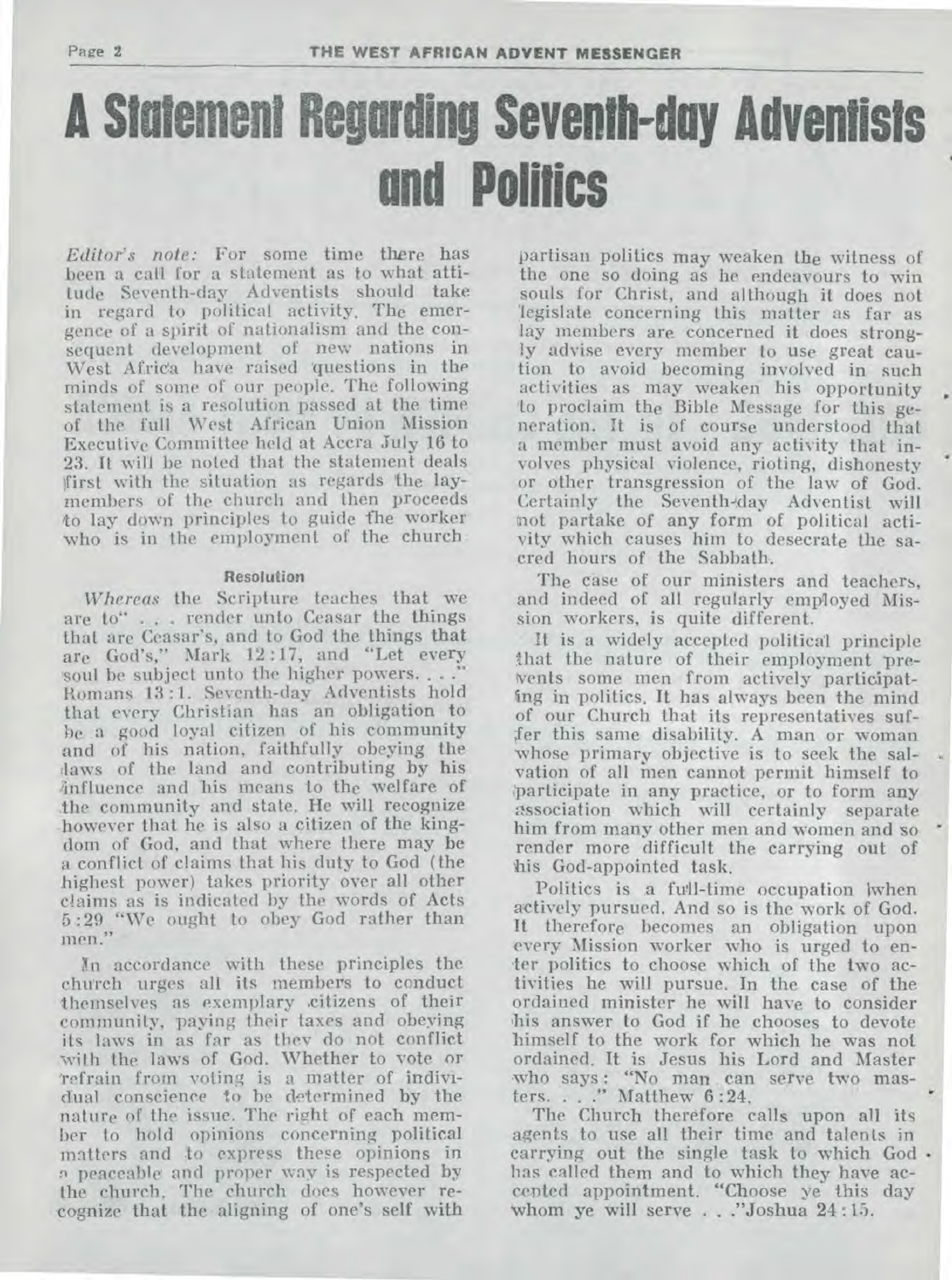# **• Blind Old Juju Mon Surrenders To Christ**

#### **By B. C. Benito Debra**

District Leader, Ghana Mission, Accra

Do you know what the power of the Gospel is doing in Ghana?—Well, come with me to Abiriw, near Akropong in the Akwapim hills, a distance of about 36 miles from Accra.

It happened one fine Sabbath afternoon. I visited the Company of our believers in this Town. After the Sabbath Service, Bro- . ther Agyakwa the Church Leader and I went out from house to house visiting.

In a certain house, we saw an old blind man about ninety years old. I approached him and greeted him, giving him my hand. He pressed me warmly and asked me the object of our visit.

I told him we have come to tell him the story of Jesus, His love for him and His promise to come again to redeem the world from the shackles of Satan domination. I. told him something about the New Earth, in which. the eyes of the blind like him will be opened. . . . Isaiah 35:5, 6.

The old man gave a deep sigh and after a long pause, told me he would think of what I told him. I prayed with him and left.

Sometime later, word came to me from the Church Leader that the old man wanted to see me. I went up immediately to see him. This time, it was a very happy experience.

The old man brought out an old raffia made hand bag, pulled out something from it saying :- "Take it, this is my juju. I don't want it. There is no power in it. I want Jesus to open my eyes when He comes. Pray for me that the Lord may forgive me my past sins."

With faces beeming with happiness and hearts filled with joy, we led him to the Throne of Grace.

Papa David Kwafo (for that is the name of the old blind man) was among the ten candidates who were buried with their . Lord in the watery grave by Pastor E. Keslake, on that memorable day of June 22nd, 1957.

The progress of the Advent Message in this part of Ghana looms high in the horizon. There are more and more souls ready to be gathered in. Pray for us that Papa

David Kwafo will remain faithful to the truth, for by his conversion, many more souls will be brought to Christ. Already his eldest son has accepted the message.

"The harvest truly is plenteous, but the labourers are few." "Pray ye therefore the Lord of the harvest, that He will send forth labourers into His harvest." Matthew 9: 37, 38.

*Editor's* Note: On August 2, Papa David Kwafo passed away and was given a Christian burial by the church at Abiriw assisted by the Editor and the author of the above article. We are glad that our brother sleeps in Jesus. What if some one had not taken him the message of Jesus?



District Leader Debra and Papa David Kwafo

### **Covetousness Abhorrent To God**

"It is the spirit of covetousness which leads men to keep for gratification of self means that rightfully belong to God, and this spirit is as abhorrent to Him now as when through His prophet He sternly rebuked His people, saying, 'Will a man rob Ged? Yet ye have robbed Me.' "-"Acts of the Apostles," page 339.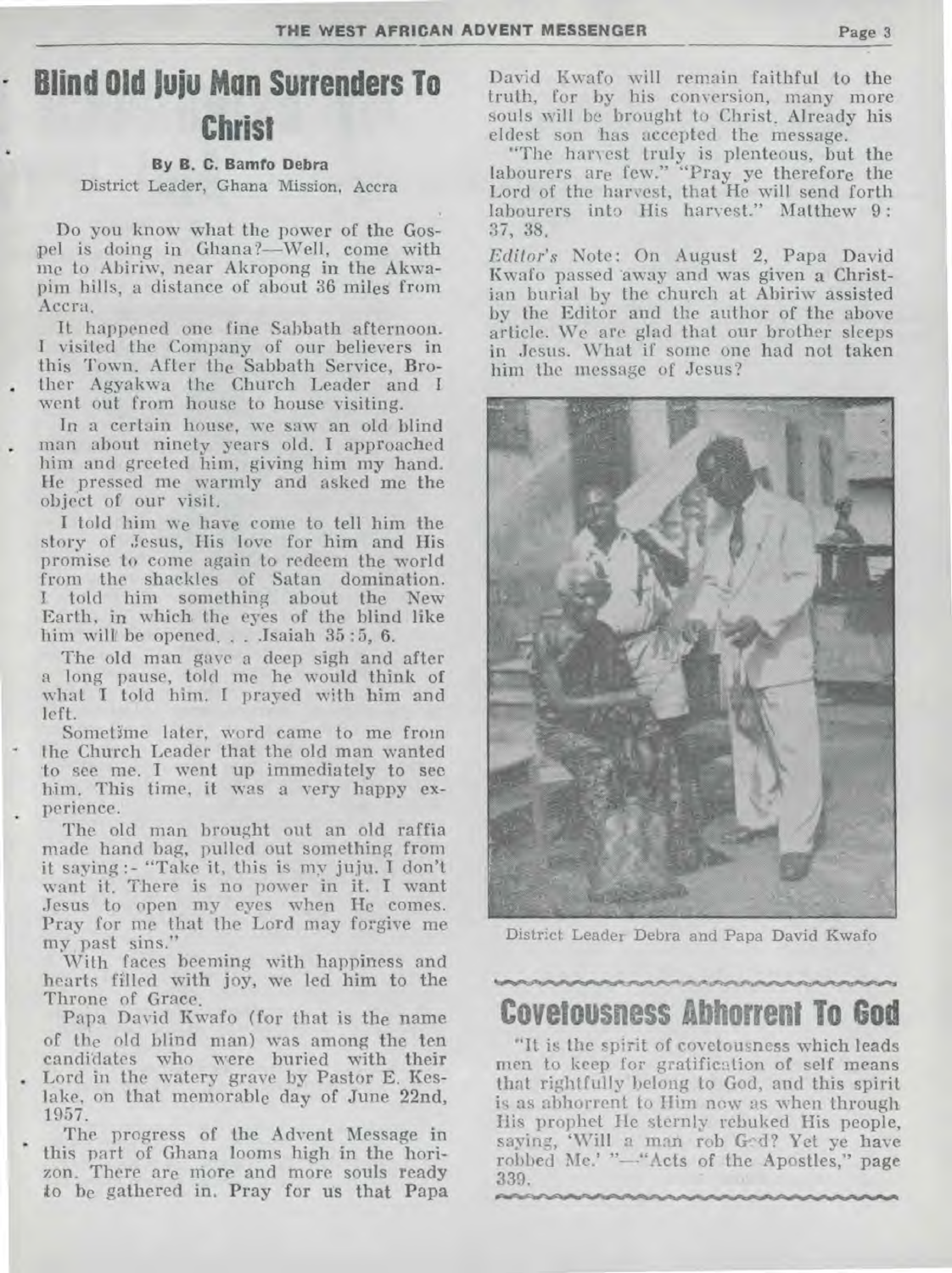Come with me for a while to places you have been before or perhaps contemplated to be there sometime. How thrilling it is to sit back and relax, and with the mind's eye view the distant glories of unfulfilled dreams. **By** the way, how would you feel, when after leaving school for 24 years the call comes to you to study at a higher institution and to sit together behind the desk with students fresh from Grammar School? Yes, that was my experience, but I was not dismayed.

Saying "farewell" to Gold Coast on the 15th of August 1956, I went on board of the "Aureol" for England to study at Newbold. It was one of the adventures and milestones in my Christian experience and a further preparation for the Master which I will not easily forget.

The voyage was a pleasant one, and a relaxation after several years of service with few holidays, but it was also one full of mixed feelings, feelings of excitement, of expectation and of high hopes. Now and then a thought would arise within me as we sailed on. What and how is Newbold? How can I adapt myself to this new home? What would be the attitude of **the** students and the faculty towards a foreign and black student? What about the climate, the so much dreaded winter?

You will see with me my anxiety and yet **my** determination, too. At last the voyage was over, customs and immigrations passed through. I was on the train from Liverpool to London, now a 'would be' student.

During the waiting time for the opening of the College, I stayed at Stanborough Park at the Hydro. My first appointment for Church Service was at Walthamstow Church on the Sabbath of September 1st, which was later followed by similar appointments in the churches of Southampton. Reading, Worcester and Birmingham.

At Newbold activities and tension increased as students began to arrive at the Binfield Hall. men's residence, and at Moor Close, administration building which also is the girls' residence. Small boxes, big boxes, flat boxes, boxes like African coffin, caught the view of an observer, as the eager students made their way to their assigned dormitories.

Greetings, handshakes, laughing and 'hello' resounded through the halls over and over again as friends met friends and new acquaintances were formed. The new student lost in such an atmosphere of excitement could easily be made out as he or she looked



**By C. B. Mensah, Associate** 

**Ghana Mission Part I** 

bewildered at the old students, some of them had been there for almost eight years. Good John Batts who probably knew Newbold better than any one of the students was very busy as he tried to help and cheer the 'homos' to find their way and to know what to do.

That was not the end of **the rustling** and bustling, for Wednesday and Thursday, the 12th and 13th of September brought their long remembered 'activities, the "Registration." Long queues had already been formed before 9.00 a.m. and the questions could be heard: "Please, where is the Business Manager's office?" "Can you show me the Palm Court?", "Excuse me, where can I find the Principal's secretary?" "I say, do you know Room 43 where I can get an interview with the Principal?" Why were all these questions being asked? Because a pink coloured paper with the following instructions were given to every student.

1. First of all call at the Business Manager's office. The Business Manager will arrange what work you should do and will indicate the hours of work required to meet your financial obligations to **the** College. !land to him your National Health Insurance Card and Income-tax Form if previously employed.

2. Then proceed to the Palm Court where the Registration Committee will arrange your programme of studies and give you your class cards and schedule. If you are a new student, bring to the Registration Committee any school records and examination certificates in your possession.

3. Take your class cards and schedule to the Principal's secretary in Room 42 (First Floor).

4. Then go to the Principal in Room 43 for a personal interview and chapel seat assignment.

The full programme of classes and chapel exercises commenced on Friday and conti- • nued until the Christmas- holidays. Realizing that this was a great opportunity for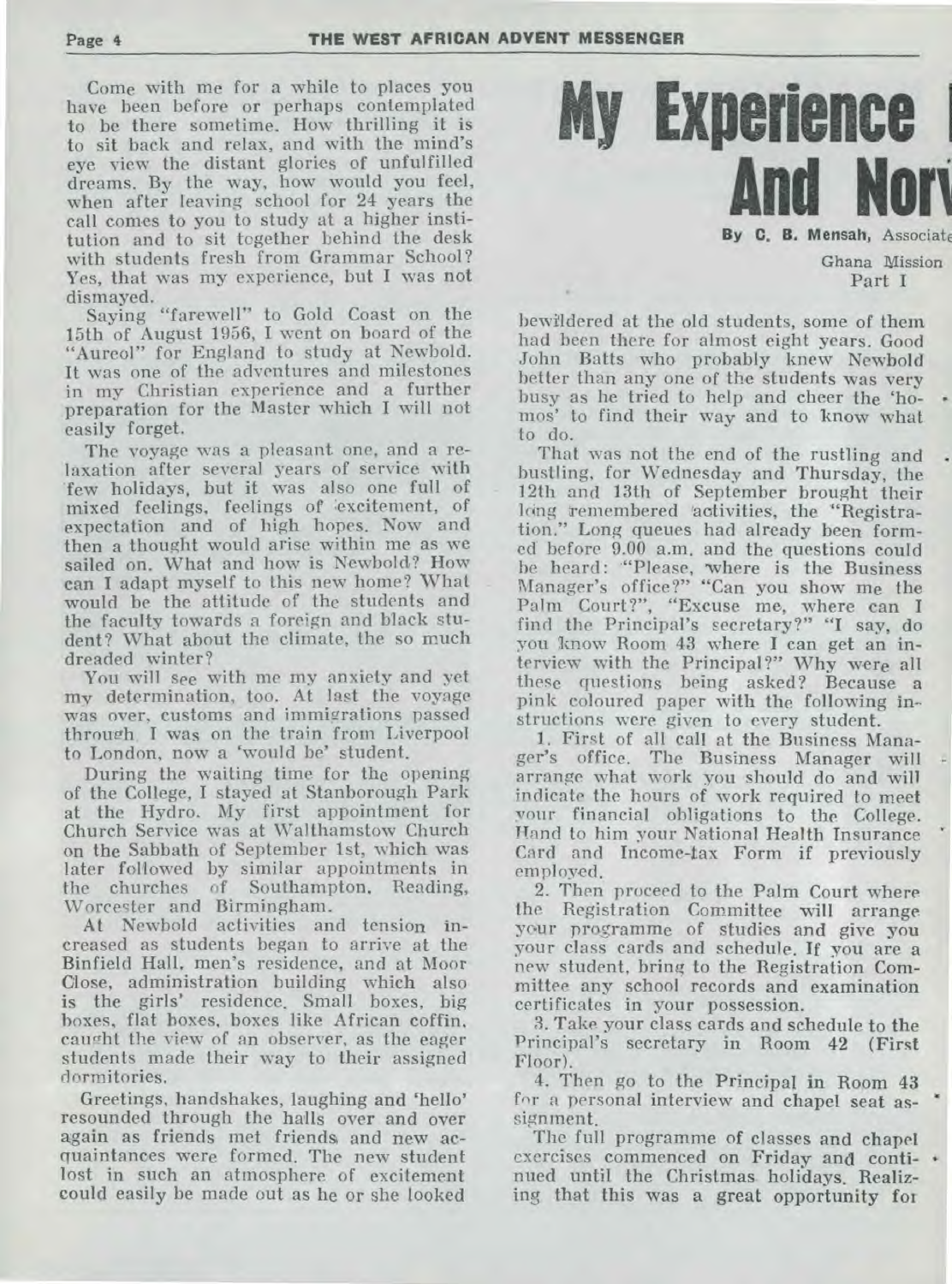sident. me to study I registered in nine subjects, for looking through the list of them I said

**Englund** 

to myself **'I** need this one here and that one there, and oh, how useful that one over • there will be to me in my work', I therefore wrote them down not knowing what a heavy burden I was going to shoulder. **<sup>I</sup>** . was enjoying my studies and time seemed to pass very quickly. The Spirit of Prophecy and Daniel and Revelation subjects were very dear to me, and **I** was careful not to miss any class period of these important subjects.

Then came the time for assignments, followed by tests and examinations and at last I found that I had made a mistake. I had taken too much but with the encouragement of the Principal and the teachers, **<sup>1</sup>** pressed on and ever since I have learned by experience that perseverance overcomes difficulties.

#### **Games and Social Evenings**

The college life at Newbold is a busy one. Starting at 6.30 a.m. with Chapel exercises, it continues till the lights are out at 10.00 p.m., Between the classes and private study • periods, washing up of plates, domestic and outdoor work is done by some students. But in spite of the congested programme, there is time for games and social evenings.

#### **First Year's Entertainment**

It was a memorable time, the night for the First Year Students to display their talents before the College and the Faculty. There was a Sing-Song, a recitation, an organ recital and games from the different nationalities represented there. "Come to Newbold" a song which related the College life and had not been well practised was mumbled with great fun for the audience.

#### **Boys and Girls Nights**

**A** time to invite the forbidden girls to the • rooms of the boys as well as the boys to the girls' dormitory. The theme of the boys night was "Noah's Ark." Fancy dresses in the costumes of pigs, gorrillas and cats were displayed. What the powers of the world had not been able to bring about, only Christianity has been able to do, as it was evident at Newbold College. Different nationalities, but all lived together in unity. Hand in hand, with one mind, one heart, everything was done, It was the first time the boys tried their hands in cookery for the entertainment of their guests. Some of their rooms were decorated to resemble the dens, sty and folds of the various beasts which went into the ark.

Dressed in the finery of Elizabethan costumes, the girls and the boys made the evening of the "Girls Night" a picturesque one. The Town Crier with her antique bell announced every item of the programme which included recitations, dialogues and concerts.

#### Arts and Craft **Night**

Every student was anxious to master at least one vocation when the arts and crafts were introduced. Woodwork, barbering, baking, cooking and photography were some of the hobbies but I. wonder how many of The students were adept in any as the en thusiasm with which they started died away before the close of the year.

#### **Masters as Servants**

Not quite a small commotion was noticed amongst the students as one Sabbith evening, the Principal, the Dean and all the Faculty dressed in the white jackets of the college dining-room waiters came with trays at tea time and served. What a sensation it was as these masters became servants and responded speedily to the request of their disciples. It brought to mind the words of Christ which say : "I am among you as He that serveth." Yes, example is better than precept. These faculty members did not only come to serve in the college diningroom but twice during the college year all the students were invited to their homes and were entertained with light refreshments and games.

#### **Visitors**

Sermons, Mission stories, experiences and pictures from other lands are enjoyed regularly from missionaries going to and from mission fields.

Yes. Newbold seems to be the centre of a great world-wide work, and frequent calls from missionaries as well as General Conference offices are made.

A celebrated violinist in our Voice of Prophecy in France called Claude de Meyer and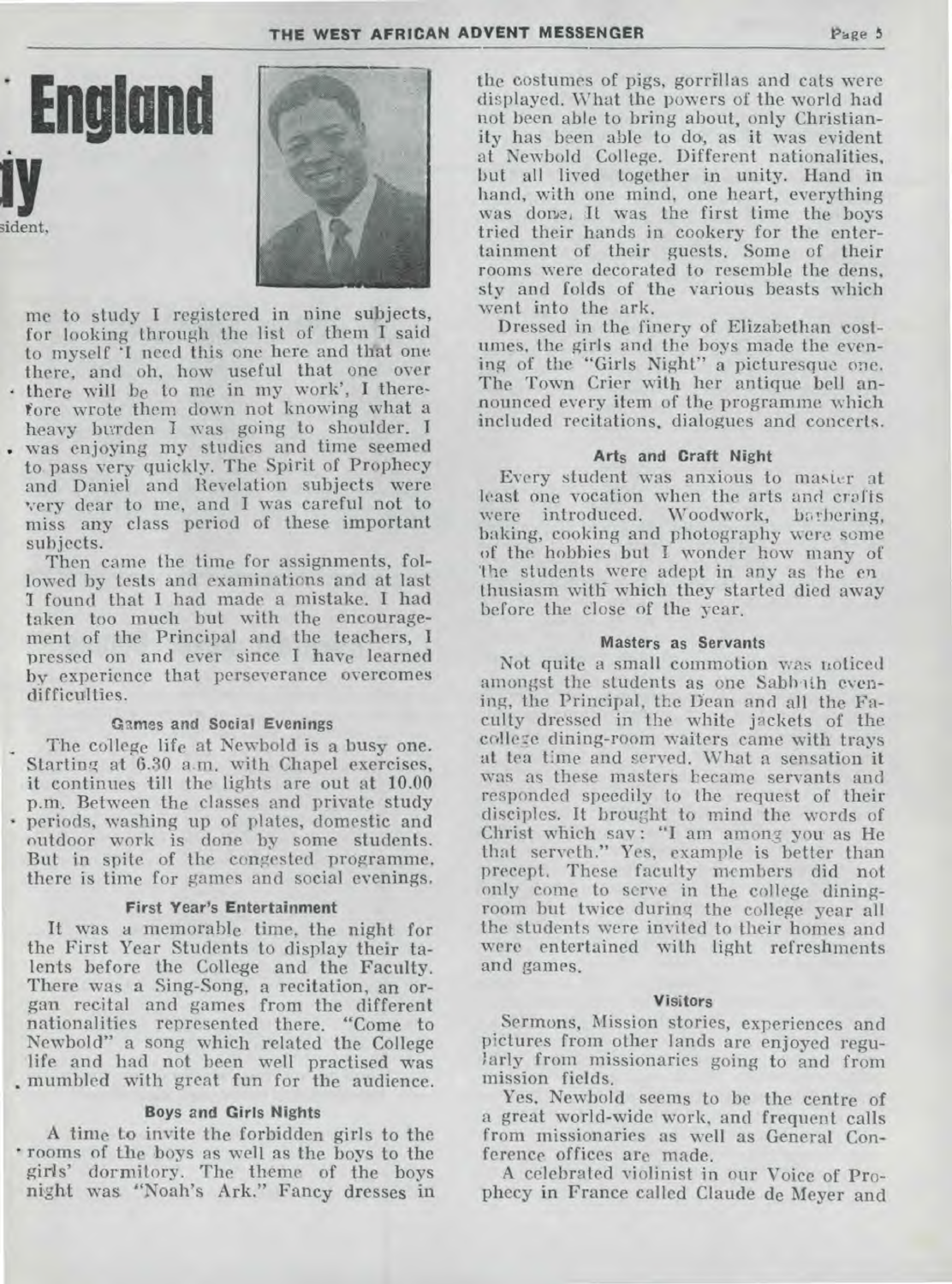his wise came and gave a recital there, and the world famous Adventist Negress Singer G. Laster charmed the College with her beautiful pieces one Sabbath evening.

#### **Missionary Activities**

The Friday nights were filled with programme of the Light Bearers which featured the soul-winning work of the Church as a whole, but the Missionary Volunteers with their motto "What will you do with Jesus" did not run a vague programme. Through dialogues, demonstrations and pictures they showed what the youth in the early ages, during the middle ages, and today did and can do for Jesus. There were illustrations of how the youth have responded to the call "What will you do with Jesus" both in the Mission lands and in the home base.

With such worthy ambition in mind the Big Day and the Harvest Ingathering found the energetic youth all out for greater work for the Master, passing the goals of previous years. The crowning event of the College Was the graduation service. Feverish preparations were made for this dignified occasion in spite of toil and strenuous studies for the final 'examinations which meant sleepless nights and hours of earnest concentration, and revision of all the lessons learnt.

The large tent was built and words got round that about 2000 visitors were being anticipated. June 2 was the memorable day. The visitors began to arrive in cars, buses, on bicycles, motor cycles and others by trains. New faces, old faces, workers, laymen, white, black, young and old', almost !from all over the British Isles they came in numbers, and the College ground was filled all over with people. Dining rooms were not needed as here and there groups of people sat and enjoyed the food from their food boxes, waiting patiently for the decisive hour. At last it was 2 p.m., the long waited for hour, and people began to take their places according to their cards. The spacious tent was filled to overflowing but still there were others who wanted sitting accommodation, and thanks for 'foresight and planning an extra small tent raised in case of insufficient sitting place saved the situation. The attendance was 1800 strong. All was hushed. It was the time of the marching in. Headed by the maintenance official, the faculty with the Division President and the General Conference President marched through the aisle in their gowns, hoods and caps to the platform 'while the congregation stood

up. Then followed the Graduation Class who also marched to the tune of the organ and took \their seats at the front of the congregation. After the honourable guest speaker Elder R. R. Figuhr had given the graduation . sermon, touching on the 'points of sincere living and earnest service for God, one by one the class was called up to the platform for their diplomas. The solemn and impressive occasion came to a close after a response was made by one of the students to the challenge.

Thus as it were the activities of Newbold for the year came to an end, but Newbold with its Sabbath afternoon activities, a walk, Bible games, sweet fellowship and hard studies will ever remain an unforgettable experience in my life. I am glad I was • sent to Newbold. It has been a blessing to me and I thank all those who contributed to make this possible for me, and I pray • that 'this investment in my life may be a means of useful service in the Lord's vineyard.

#### ql".11.W.11."11".1.1.4...1r11".11'41.11.11.11 11."M"11.11.0.11.11"'11.11.91.1'11...11.11.11".11."r11".11".11.11.1.11. 941.1.1.114.

## **Tomorrow Never Comes**

TODAY is here. I will start with a smile, and resolve to be agreeable. I will not criticize. I refuse to waste my valuable time.

Today has one thing in which I know I am equal with others—time. All of us draw the same salary in seconds, minutes, hours.

Today I will not waste my time, because the minutes I wasted yesterday are as lost as a vanished thought.

Today I refuse to spend time worrying about what might happen. I am going to spend my time making things happen.

Today I am determined to study to improve myself, for tomorrow I may be wanted, and I must not be found lacking.

Today I will act toward other people as though this might be my last day on earth. I will not wait for tomorrow. Tomorrow never comes.

Selected from **Sunshine Magazine** July, 1957.

المناسبة والمنافسة والمناسبة والمناسبة والمناسبة والمناسبة والمناسبة والمناسبة والمناسبة والمناسبة والمناسبة والمتناسبة والمناسبة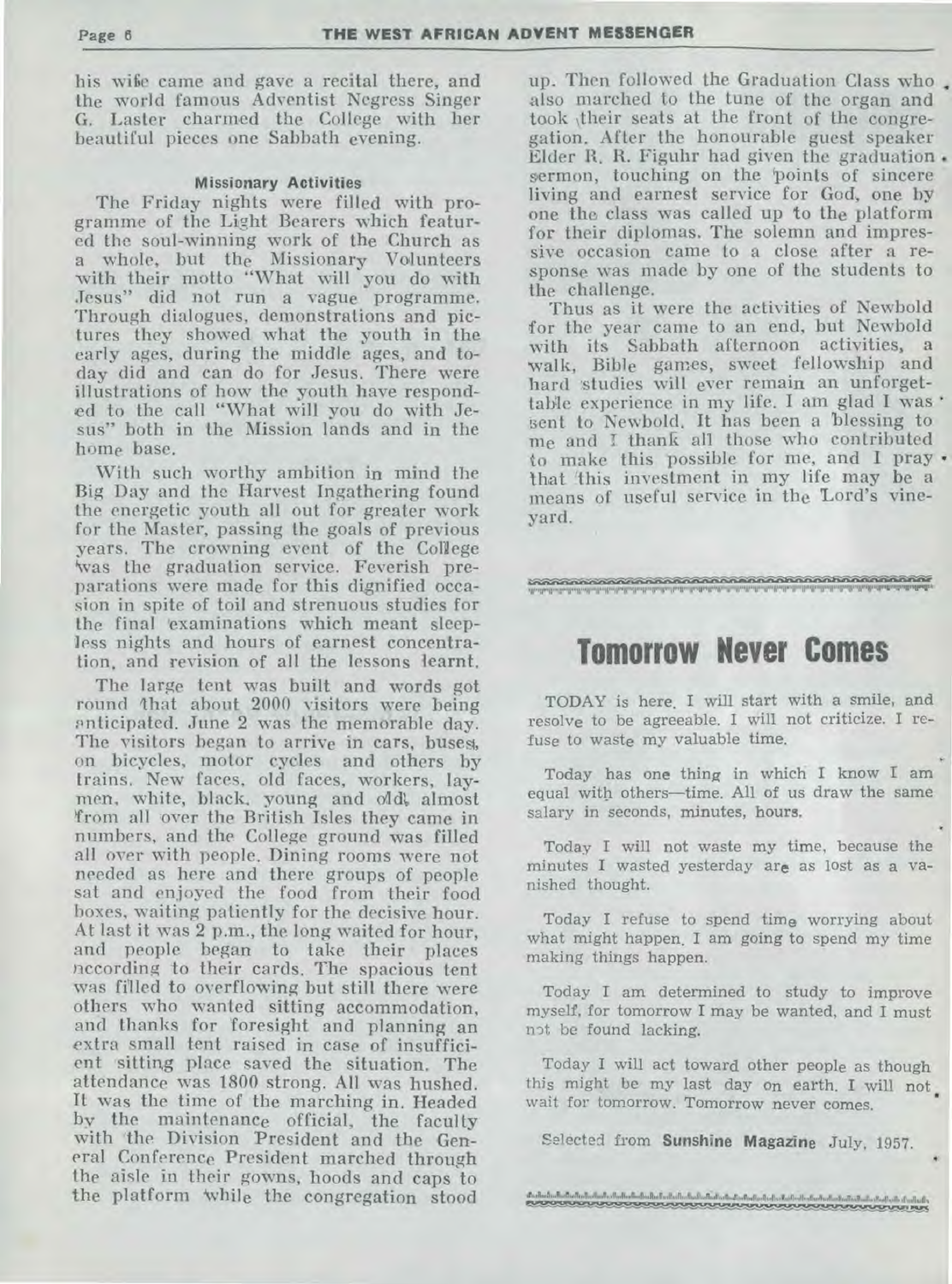# **lbadan Workers' Meeting**

#### By G. M. Ellstrom, President, West Nigerian Mission

It was with a note of courage, great faith in the Message and a determination to put forth greater efforts than ever before to finish God's work that we closed our Workers' meeting in West Nigeria on the 3rd of July. We had spent a wonderful week together discussing our problems and laying plans for greater and more effective evangelism throughout the field.

The forbearance and fellowship that pre vailed in all the meetings made one feel that the Lord was very near. The evening meetings, conducted **by** Pastor G. D. King, Secretary of the Northern European Division, were a challenge to all of us to become mighty men for God. This with the Lord's help we intend to do. Pastor C. D. Henri, who was with us the last three days of our meetings gave us some inspiring studies and some valuable instruction in soul-saving. These, with the helpful counsel of Pastor Coon, Brother Gustaysson, our local Pastors and other workers filled , these meetings to the brim with good things.

Thirty-one workers, including ten teachers 'who spent four days with us, enjoyed the instruction given. Many took part in the discussion period after a topic had been presented which contributed much to a better understanding of these subjects. The good spirit that prevailed in all of these discussions made them very pleasant occa- • sions.



West Nigerian Workers Study the Motto Board

A soul-winning goal of approximately 400 new believers was set for the next 12 months by the evangelists. May the Lord help each one to attain his personal goal.

I trust that the inspiration and the spirit of revival manifested in this Workers' Meeting will be carried to our membership, and I believe we shall see great things accomplished in West Nigeria.



West Nigerian Workers Meeting

1"1.1.1.11 ,'.V' .11.11" 1.11."11.11.9.11.11"1".11 `I' '9".11.11.11.11.11".11.11.11.11.11.11".U".11

# **Temperance Resolution Passed by The West African Union Committee**

*Whereas,* Our denomination has from its beginning taught and practised the doctrine of total abstinence from the use of tobacco and alcoholic beverages, and

*Whereas,* We are faced with constant pressure to compromise or yield in our opposition to the manufacture, sale, and distribution of tobacco and alcoholic drinks in their various forms,

VOTED 1. That we reaffirm our historic position on these vital questions so clearly taught in the Holy Scriptures.

2. That we launch out on a stronger programme of education in our churches and institutions, reviewing our position and confirming old and young in these high and holy principles.

3. That we begin a well-organized training of promising young men and women of talent and consecration to serve as leaders and teachers in the field of Christian temperance.